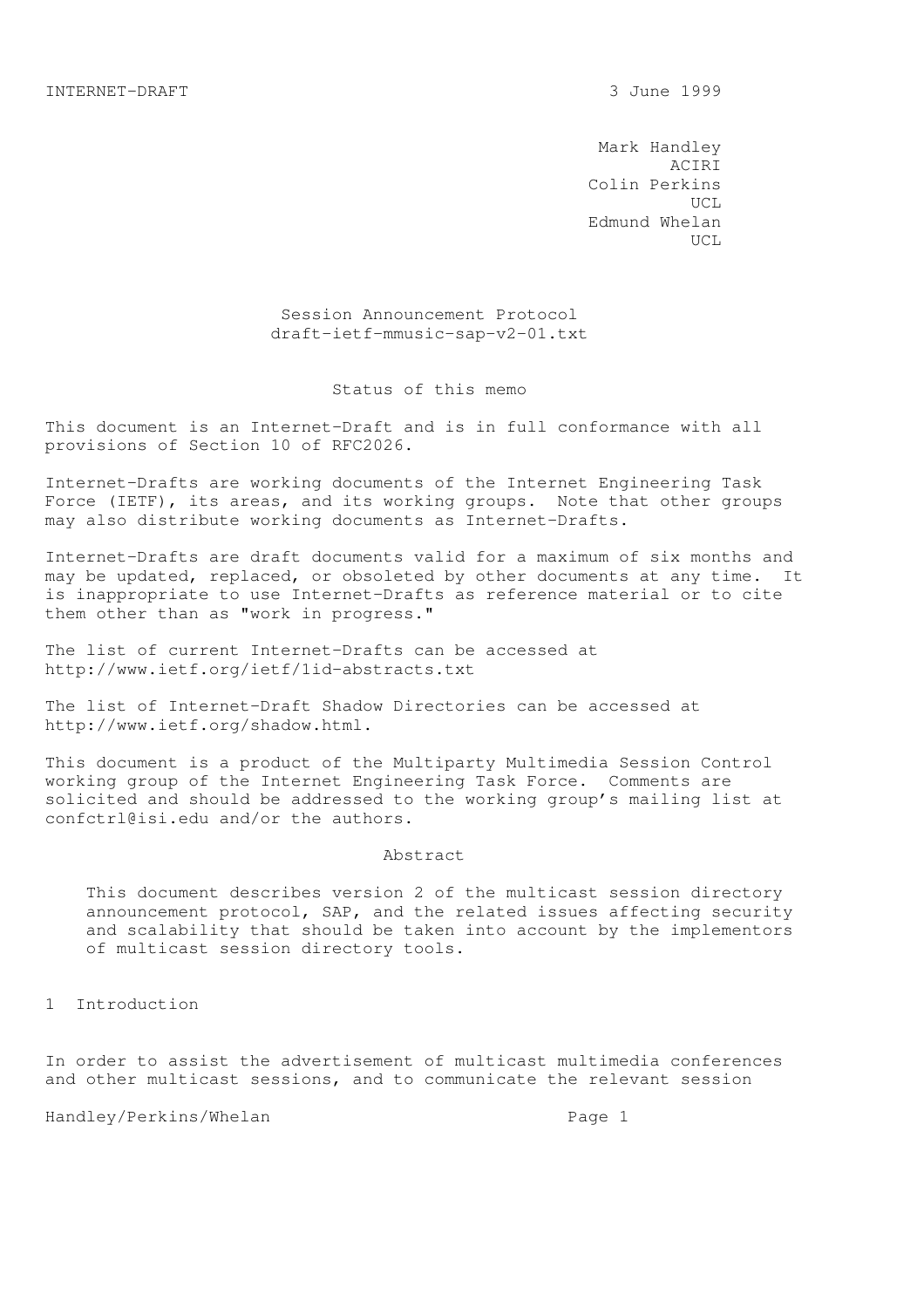setup information to prospective participants, a distributed session directory may be used. An instance of such a session directory periodically multicasts packets containing a description of the session, and these advertisements are received by potential participants who can use the session description to start the tools required to participate in the session.

This memo describes the issues involved in the multicast announcement of session description information and defines an announcement protocol to be used by session directory clients. Sessions are described using the session description protocol which is described in a companion memo [4].

2 Terminology

A SAP announcer periodically multicasts an announcement packet to a well known multicast address and port. The announcement is multicast with the same scope as the session it is announcing, ensuring that the recipients of the announcement can also be potential recipients of the session the announcement describes (bandwidth and other such constraints permitting). This is also important for the scalability of the protocol, as it keeps local session announcements local.

A SAP listener learns of the multicast scopes it is within (for example, using the Multicast-Scope Zone Announcement Protocol [5]) and listens on the well known SAP address and port for those scopes. In this manner, it will eventually learn of all the sessions being announced, allowing those sessions to be joined.

The key words 'MUST', 'MUST NOT', 'REQUIRED', 'SHALL', 'SHALL NOT', 'SHOULD', 'SHOULD NOT', 'RECOMMENDED', 'MAY', and 'OPTIONAL' in this document are to be interpreted as described in [1].

3 Session Announcement

As noted previously, a SAP announcer periodically sends an announcement packet to a well known multicast address and port. There is no rendezvous mechanism - the SAP announcer is not aware of the presence or absence of any SAP listeners - and no additional reliability is provided over the standard best-effort UDP/IP semantics.

That announcement contains a session description and SHOULD contain an authentication header. The session description MAY be encrypted although this is NOT RECOMMENDED (see section 8).

A SAP announcement is multicast with the same scope as the session it is announcing, ensuring that the recipients of the announcement

Handley/Perkins/Whelan extended the Page 2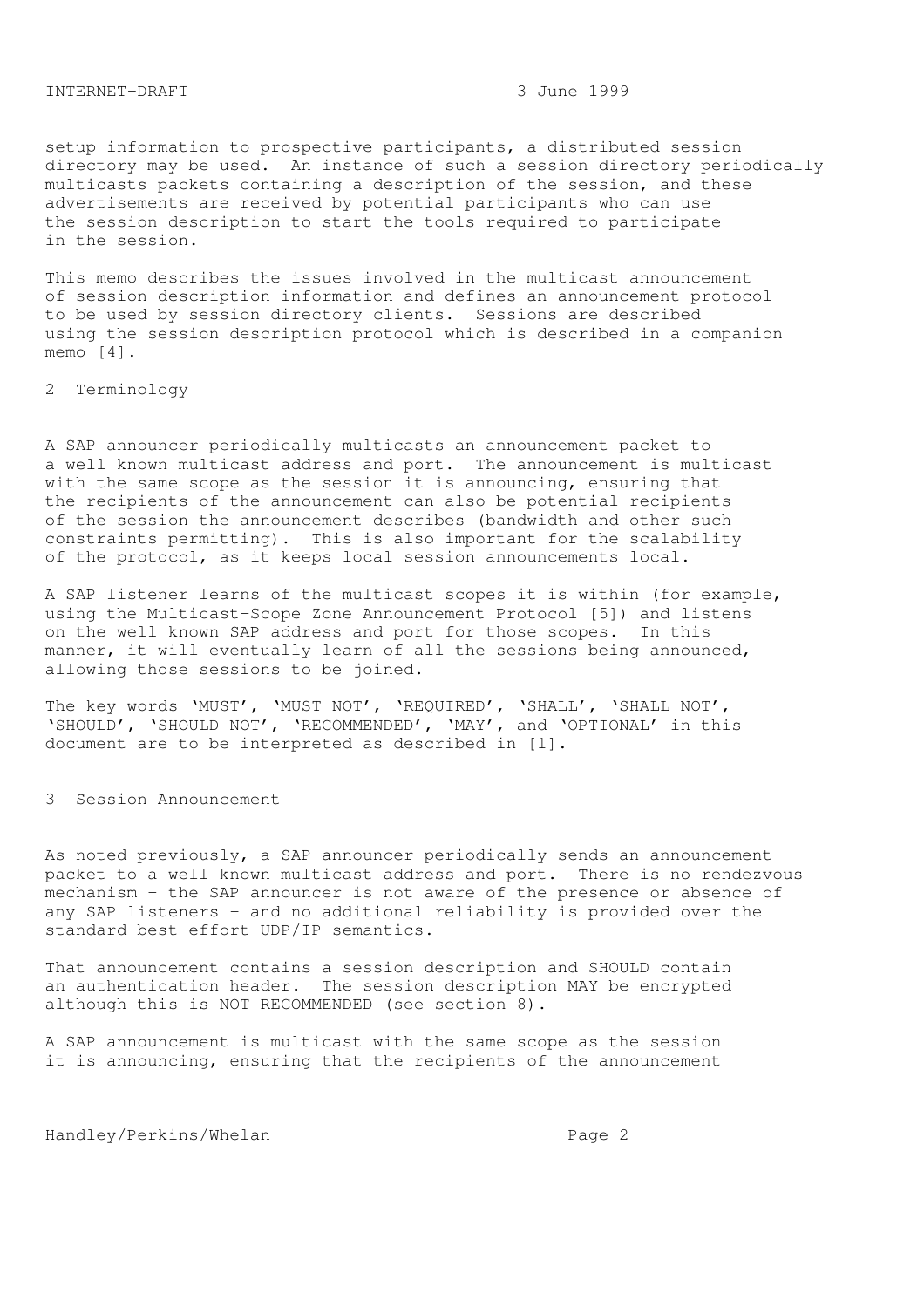can also be potential recipients of the session being advertised. There are four possiblities:

- IPv4 global scope sessions use multicast addresses in the range 224.2.128.0 - 224.2.255.255 with SAP announcements being sent to 224.2.127.254 (note that 224.2.127.255 is used by the obsolete SAPv0 and MUST NOT be used).
- IPv4 administrative scope sessions using administratively scoped IP multicast as defined in [7]. The multicast address to be used for announcements is the highest multicast address in the relevant administrative scope zone. For example, if the scope range is 239.16.32.0 - 239.16.33.255, then 239.16.33.255 is used for SAP announcements.
- IPv6 sessions are announced on the address FF0X:0:0:0:0:0:2:7FFE where X is the 4-bit scope value. For example, an announcement for a link-local session assigned the address FF02:0:0:0:0:0:1234:5678, should be advertised on SAP address FF02:0:0:0:0:0:2:7FFE.
- Directory sessions are announced on an address which is itself announced by a SAP announcement. See section 6 for details for directory sessions.

SAP announcements MUST be sent on port 9875 and SHOULD be sent with an IP time-to-live of 255.

If a session uses addresses in multiple administrative scope ranges, it is necessary for the announcer to send identical copies of the announcement to each administrative scope range. It is up to the listeners to parse such multiple announcements as the same session (as identified by the SDP origin field, for example). The announcement rate for each administrative scope range MUST be calculated separately, as if the multiple announcements were separate.

Multiple announcers may announce a single session, as an aid to robustness in the face of packet loss and failure of one or more announcers. The rate at which each announcer repeats its announcement MUST be scaled back such that the total announcement rate is equal to that which a single server would choose. Announcements made in this manner MUST be identical.

If multiple announcements are being made for a session, then each announcement MUST carry an authentication header signed by the same key, or be treated as a completely separate announcement by listeners.

An IPv4 SAP listener SHOULD listen on the IPv4 global scope SAP address and on the SAP addresses for each IPv4 administrative scope zone it is within. The discovery of administrative scope zones is outside the scope of this memo, but it is assumed that each SAP listener within a particular scope zone is aware of that scope zone. A SAP

Handley/Perkins/Whelan extended the Page 3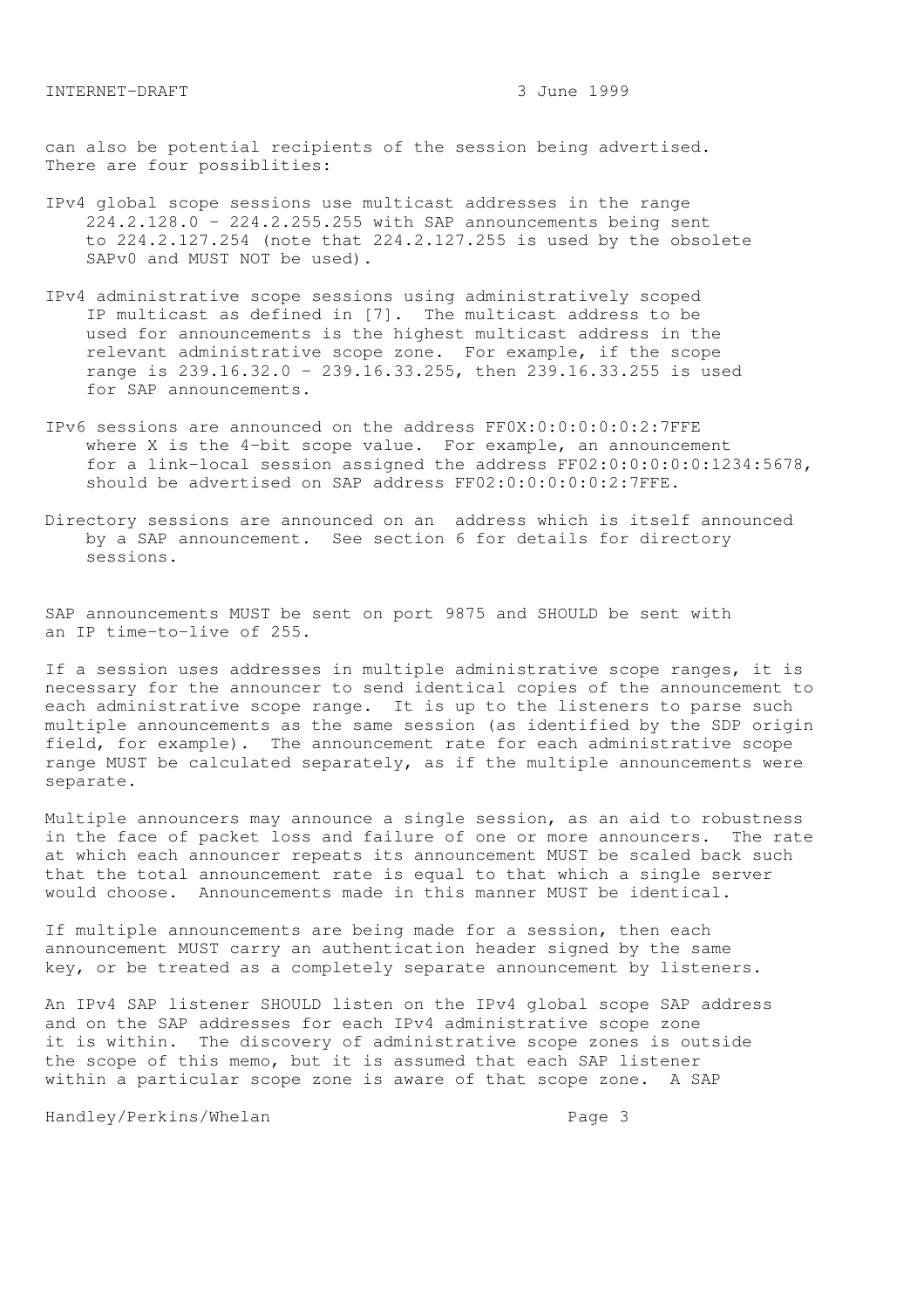listener which supports IPv6 SHOULD also listen to the IPv6 SAP addresses. Support for directory sessions is OPTIONAL.

The time period between repetitions of an announcement is chosen such that the total bandwidth used by all announcements on a single SAP group remains below a preconfigured limit. If not otherwise specified, the bandwidth limit SHOULD be assumed to be 4000 bits per second.

Each announcer is expected to listen to other announcements in order to determine the total number of sessions being announced on a particular group. Sessions are uniquely identified by the combination of the message identifier hash and originating source fields of the SAP header. If these fields are non-zero they form a unique identifier for the announcement, if they are zero then the entire message MUST be compared to determine uniqueness.

Thus you should calculate the available bandwidth for your session's scope by dividing the bandwidth limit by the number of other sessions being announced in your scope. This gives you your bandwidth allocation, which, given the size of your data packets, can be used to derive the base interval for announcements. That is, given a limit in bits/second (as above) and a ad\_size in bytes, the base announcement interval in seconds is

 $interval = MAX(300; (8* no_of_ads* ad_size)/limit)$ 

For every interval between announcement packets (i.e, every time you send a packet), you must add a random value  $(+/- 1/3$  of the base interval) to the value used for the inter-announcement period to prevent announcement synchronisation. It is also important to keep monitoring other announcements and adjust the base interval accordingly.

4 Session Deletion

Sessions may be deleted in one of several ways:

- Explicit Timeout The session description payload contains timestamp information which specifies a start and end time for the session. If the current time is later than the end-time for the session, then the session is deleted from the receiver's session cache. If an announcement packet arrives with an end-time before the current time, it is ignored. If the payload is encrypted, and the receiver does not have the correct decryption key, the timeout field in the header should be used as an explicit timeout.
- Implicit Timeout A session announcement message should be received periodically for each session description in a receiver's session cache. The announcement period can be predicted by the receiver

Handley/Perkins/Whelan extended to the Page 4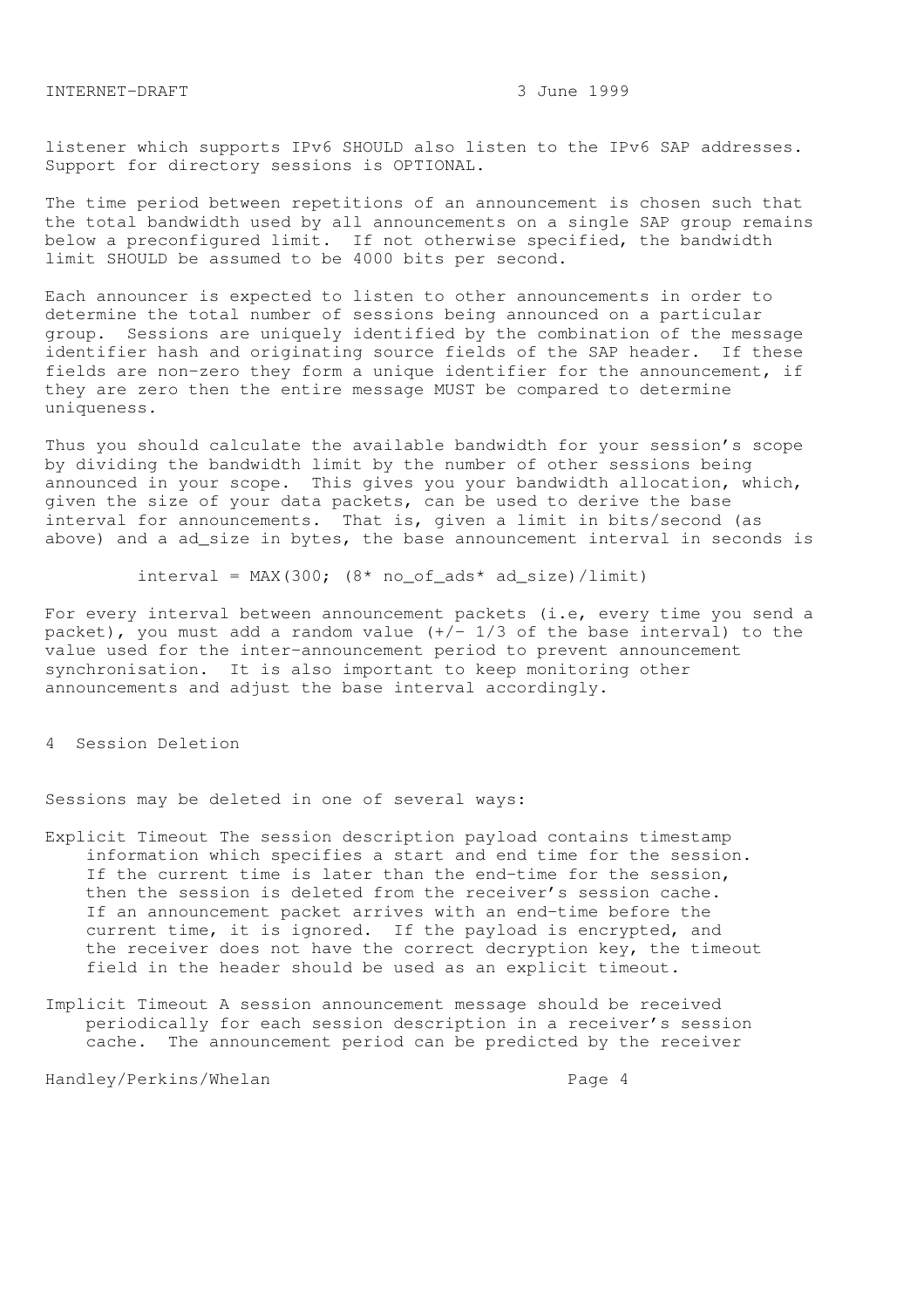from the set of sessions currently being announced. If a session announcement message has not been received for ten times the announcement period, or one hour, whichever is the greater, then the session is deleted from the receiver's session cache. The one hour minimum is to allow for transient network partitionings.

- Explicit Deletion A session deletion packet is received specifying the version of the session to be deleted. The deletion packets should be ignored, unless they contain an authentication header which authenticates correctly and matches that used to authenticate the announcement which is being deleted.
- 5 Session Modification

A pre-announced session can be modified by simply announcing the modified session description. In this case, the version hash in the SAP header MUST be changed to indicate to receivers that the packet contents should be parsed (or decrypted and parsed if it is encrypted). The session itself, as distinct from the session announcement, is uniquely identified by the payload and not by the message identifier hash in the header.

The same rules apply for session modification as for session deletion:

- o Either the modified announcement must contain an authentication header signed by the same key as the cached session announcement it is modifying, or:
- o The cached session announcement must not contain an authentication header, and the session modification announcement must originate from the same host as the session it is modifying.

If an announcement is received containing an authentication header and the cached announcement did not contain an authentication header, or it contained a different authentication header, then the modified announcement MUST be treated as a new and different announcement, and displayed in addition to the un-authenticated announcement. The same should happen if a modified packet without an authentication header is received from a different source than the original announcement. These rules prevent an announcement having an authentication header added by a malicious user and then being deleted using that header, and it also prevents a denial-of-service attack by someone putting out a spoof announcement which, due to packet loss, reaches some participants before the original announcement. Note that under such circumstances, being able to authenticate the message originator is the only way to discover which session is the correct session.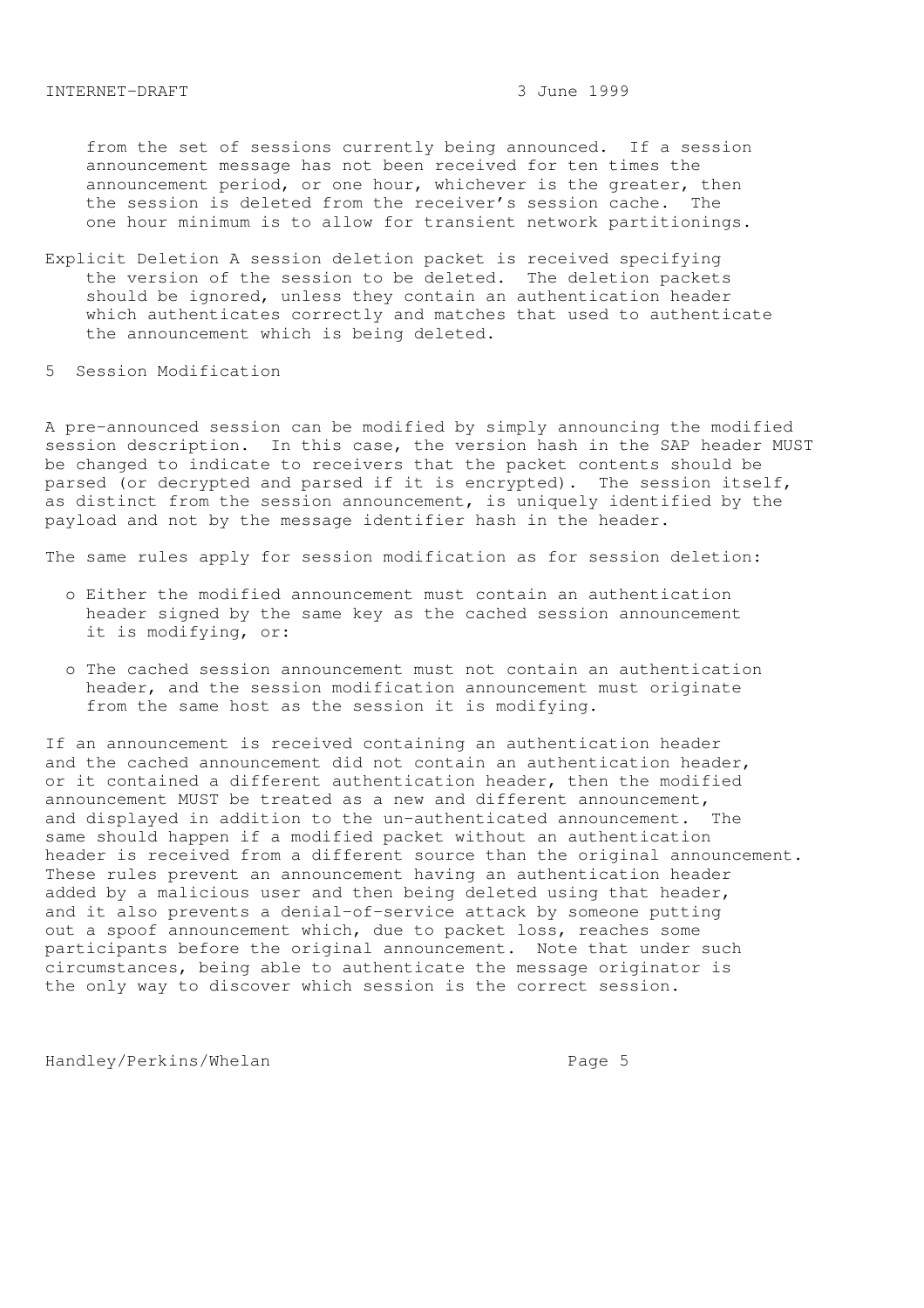$v=0$ o=cperkins 2890844526 2890842807 IN IP4 126.16.64.4 s=Sample directory session m=directory 9875 SAP application/sdp c=IN IP4 224.2.127.12/255 t=2873397496 2873404696

Figure 1: Example SDP for a directory session

6 Directory Sessions

It is possible to announce sessions which describe other directories. Such directory sessions should each announce a single directory. Receivers MUST ignore announcements which describe multiple directories. Receivers SHOULD ignore non-authenticated directory sessions.

Directory sessions may be described in SDP using the media type 'directory' with transport 'SAP' (see figure 1 for example). Directory sessions SHOULD be announced with TTL 255 and SHOULD use port 9875. Any SAP announcer may announce sessions in an announced SAP group, there is no explicit access control.

If the announcement of a directory is deleted, announcers of sessions within that directory MUST stop announcing those sessions provided the deletion packet authenticates with the same key as the original announcement of the directory session. If the deletion packet is not authenticated, or is authenticated with a different key, then it SHOULD be ignored.

If the announcement of a directory times out, announcers of sessions within that directory SHOULD stop announcing those sessions.

If the announcement of the directory is modified to use a different address announcers of sessions within that directory MUST move their announcement to the new directory, provided the modification packet authenticates with the same key as the original announcement of the directory session. If the modification packet is not authenticated, or is authenticated with a different key, then it SHOULD be ignored.

7 Packet Format

SAP data packets have the format described in figure 2.

V: Version Number. The version number field MUST be set to 1 (SAPv2 announcements which use only SAPv1 features are backwards compatible, those which use new features can be detected by other means, so the SAP version number doesn't need to change).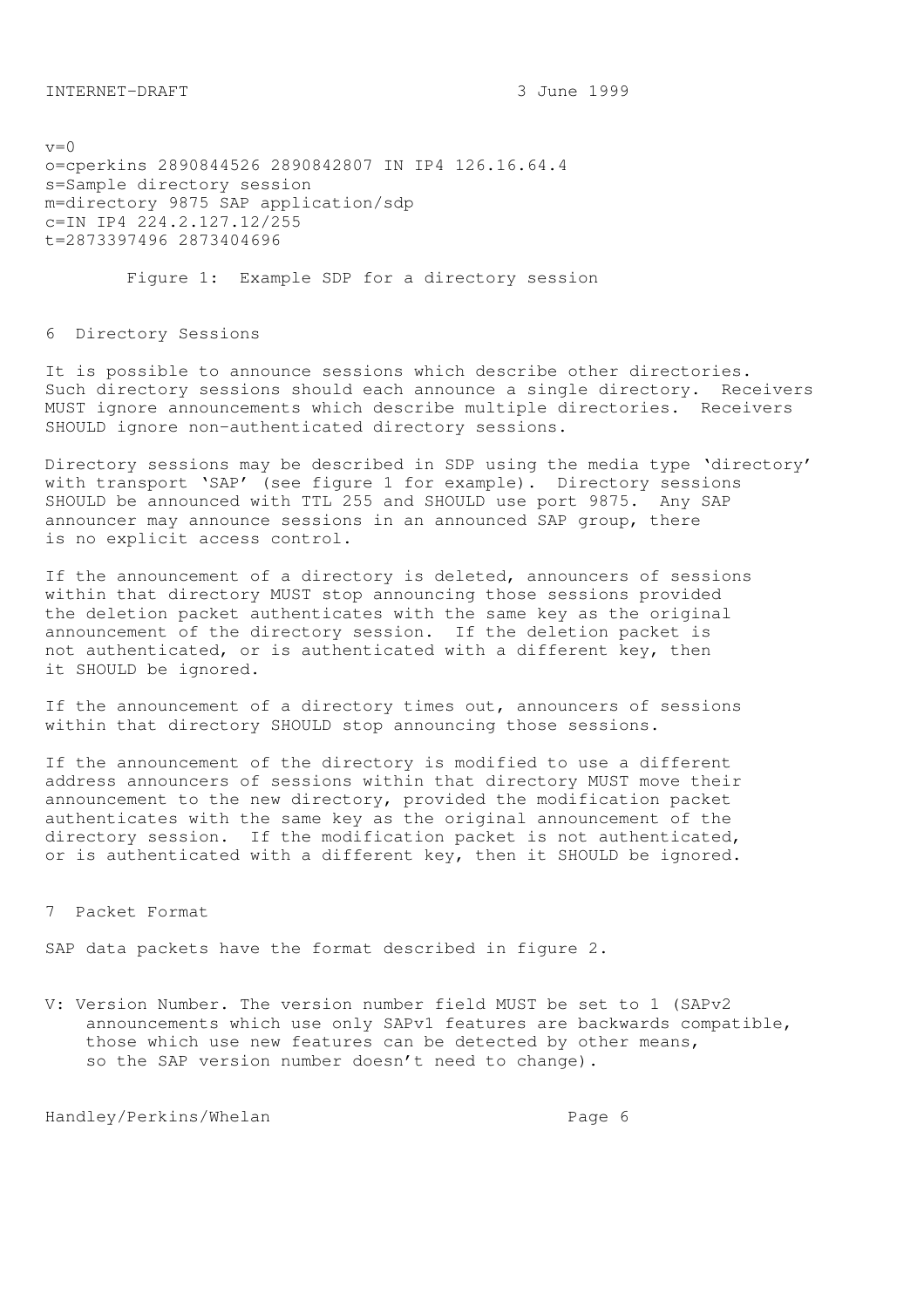0 1 2 3 0 1 2 3 4 5 6 7 8 9 0 1 2 3 4 5 6 7 8 9 0 1 2 3 4 5 6 7 8 9 0 1 +-+-+-+-+-+-+-+-+-+-+-+-+-+-+-+-+-+-+-+-+-+-+-+-+-+-+-+-+-+-+-+-+ | V=1 |A|R|T|E|C| auth len | msg id hash | +-+-+-+-+-+-+-+-+-+-+-+-+-+-+-+-+-+-+-+-+-+-+-+-+-+-+-+-+-+-+-+-+ | | originating source (32 or 128 bits) :  $\mathbf{r} = \mathbf{r} \times \mathbf{r}$  ,  $\mathbf{r} = \mathbf{r} \times \mathbf{r}$  ,  $\mathbf{r} = \mathbf{r} \times \mathbf{r}$  ,  $\mathbf{r} = \mathbf{r} \times \mathbf{r}$  ,  $\mathbf{r} = \mathbf{r} \times \mathbf{r}$  ,  $\mathbf{r} = \mathbf{r} \times \mathbf{r}$  ,  $\mathbf{r} = \mathbf{r} \times \mathbf{r}$  ,  $\mathbf{r} = \mathbf{r} \times \mathbf{r}$  ,  $\mathbf{r} = \mathbf$ +-+-+-+-+-+-+-+-+-+-+-+-+-+-+-+-+-+-+-+-+-+-+-+-+-+-+-+-+-+-+-+-+ | optional authentication header | : .... : +-+-+-+-+-+-+-+-+-+-+-+-+-+-+-+-+-+-+-+-+-+-+-+-+-+-+-+-+-+-+-+-+ optional timeout \*-\*-\*-\*-\*-\*-\*-\*-\*-\*-\*-\*-\*-\*-\*-\*-\*-\*-\*-\*-\*-\*-\*-\*-\*-\*-\*-\*-\*-\*-\*-\*-\* | optional payload type |  $+ - + - - - - - - - - - - +$  $|0|$ + - - - - - - - - - - - - - - - - - - - - +-+ | | | : payload : | | +-+-+-+-+-+-+-+-+-+-+-+-+-+-+-+-+-+-+-+-+-+-+-+-+-+-+-+-+-+-+-+-+

Figure 2: Packet format

- A: Address type. If the A bit is 0, the originating source field contains a 32-bit IPv4 address. If the A bit is 1, the originating source contains a 128-bit IPv6 address.
- R: Reserved. SAP announcers MUST set this to 0, SAP listeners MUST ignore the contents of this field.
- T: Message Type. If the T field is set to 0 this is a session announcement packet, if 1 this is a session deletion packet.
- E: Encryption Bit. If the encryption bit is set to 1, the payload of the SAP packet is encrypted and the timeout field MUST be added to the packet header. If this bit is 0 the packet is not encrypted and the timeout MUST NOT be present. See section 8 for details of the encryption process.
- C: Compressed bit. If the compressed bit is set to 1, the payload is compressed using the zlib compression algorithm [3]. If the payload is to be compressed and encrypted, the compression MUST be performed first.
- Authentication Length. An 8 bit unsigned quantity giving the number of 32 bit words following the main SAP header that contain authentication data. If it is zero, no authentication header is present.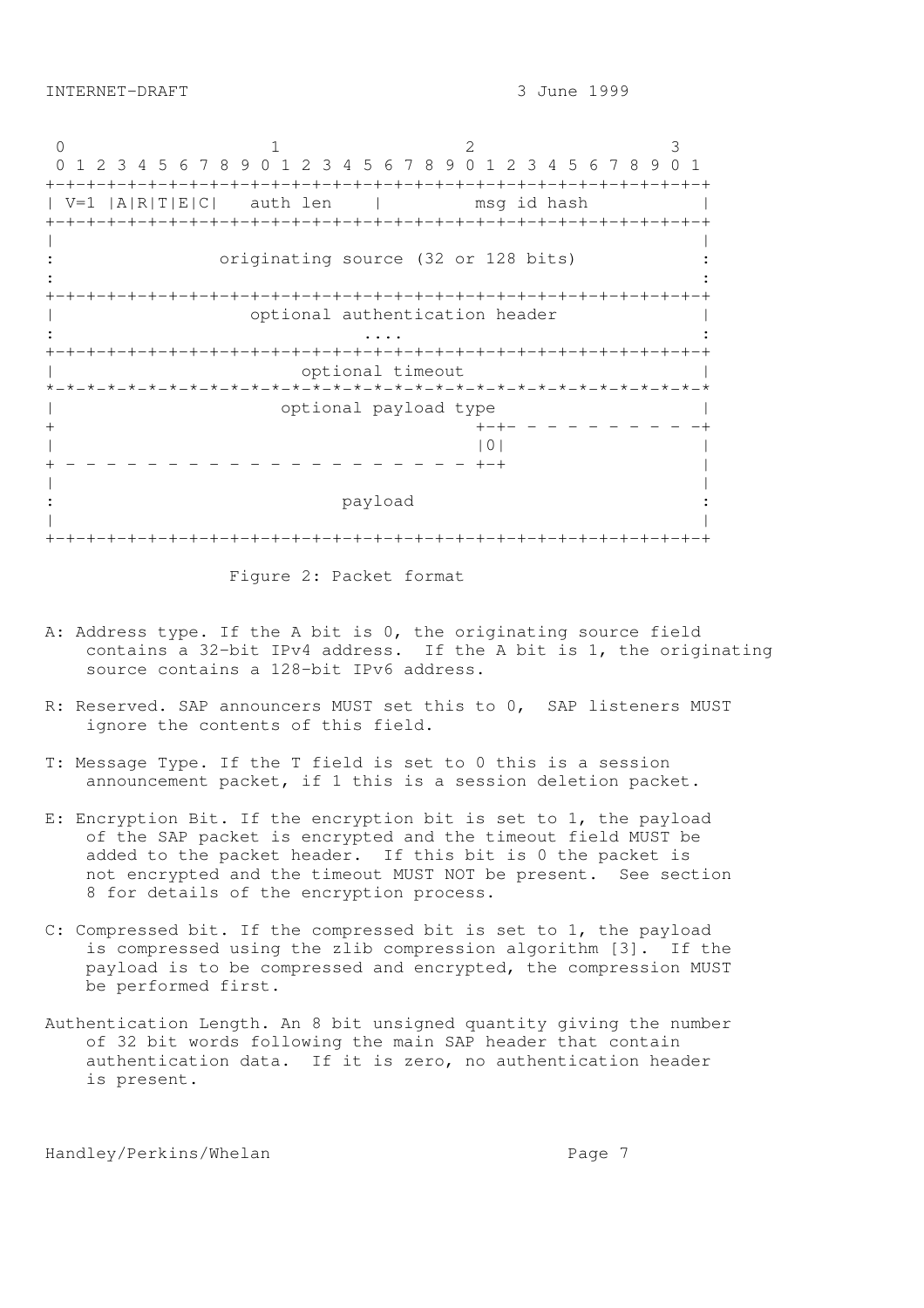- Authentication Header containing a digital signature of the packet, with length as specified by the authentication length header field. See section 9 for details of the authentication process.
- Message Identifier Hash. A 16 bit quantity that, used in combination with the originating source, provides a globally unique identifier indicating the precise version of this announcement. The choice of value for this field is not specified here, except that it MUST be unique for each session announced by a particular SAP announcer and it MUST be changed if the session description is modified.

 Earlier versions of SAP used a value of zero to mean that the hash should be ignored and the payload should always be parsed. This had the unfortunate side-effect that SAP announcers had to study the payload data to determine how many unique sessions were being advertised, making the calculation of the announcement interval more complex that necessary. In order to decouple the session announcement process from the contents of those announcements, SAP announcers SHOULD NOT set the message identifier hash to zero.

 SAP listeners MAY silently discard messages if the message identifier hash is set to zero.

Originating Source. This gives the IP address of the original source of the message. This is an IPv4 address if the A field is set to zero, else it is an IPv6 address. The address is stored in network byte order.

 SAPv0 permitted the originating source to be zero if the message identifier hash was also zero. This practise is no longer legal, and SAP announcers SHOULD NOT set the originating source to zero. SAP listeners MAY silently discard packets with the originating source set to zero.

Timeout. When the session payload is encrypted the detailed timing fields in the payload are not available to listeners which are not trusted with the decryption key. Under such circumstances, the header includes an additional 32-bit timestamp field stating when the session should be timed out.

 Note that the timeout field in the header is intended for use only by those listeners which do not have the correct key to decrypt the announcement. A SAP listener which is capable of decrypting the announcement MUST determine when to timeout the session based on the payload information.

 The value is an unsigned quantity giving the NTP time [8] in seconds at which time the session is timed out. It is in network byte order.

The header is followed by an optional payload type field and the payload data itself. If the E or C bits are set in the header both the payload type and payload are optionally encrypted and/or compressed.

Handley/Perkins/Whelan extended by the Page 8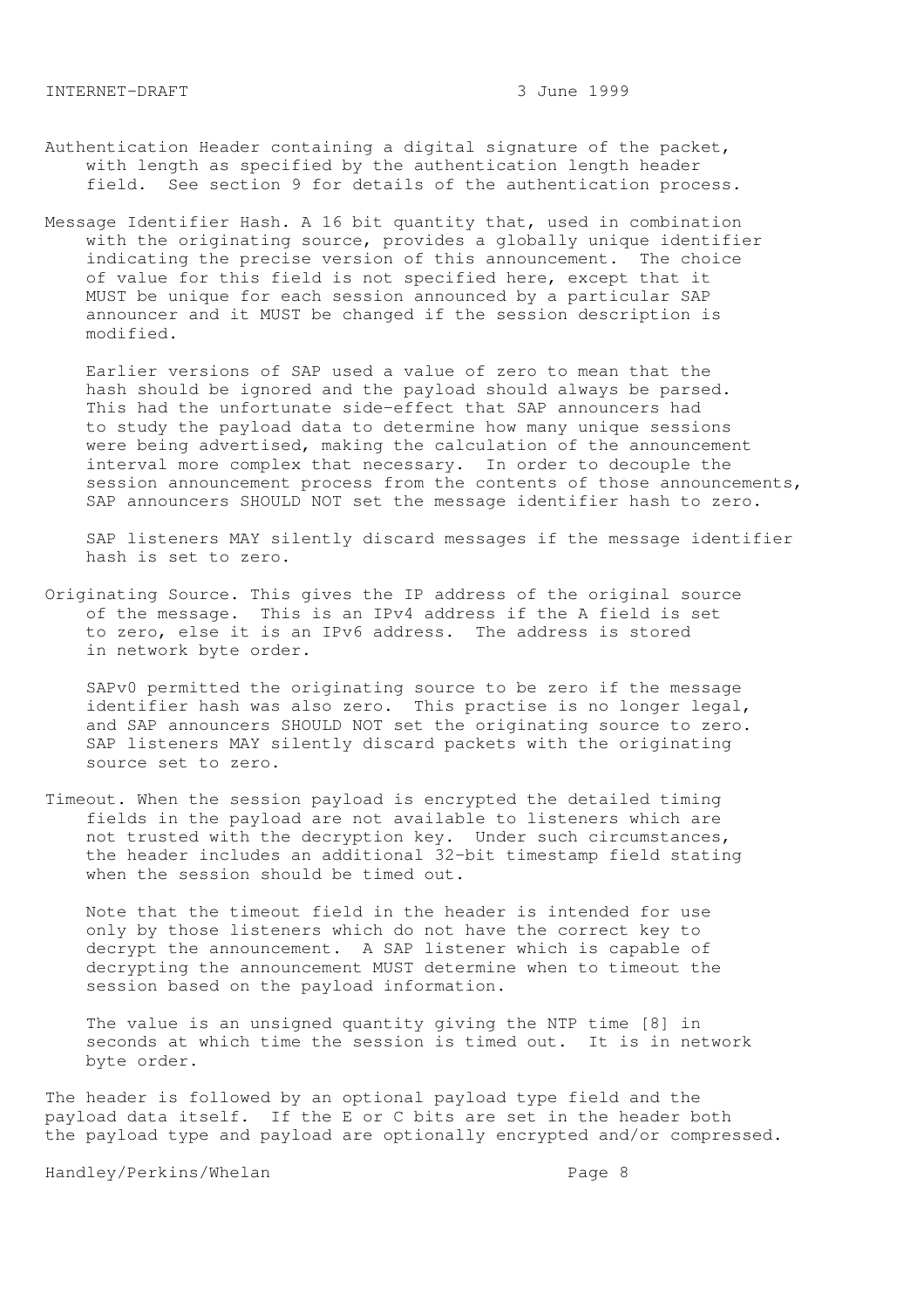The payload type field is a MIME content type specifier, describing the format of the payload. This is a variable length ASCII text string, followed by a single zero byte (ASCII NUL). The payload type SHOULD be included in all packets. If the payload type is 'application/sdp' both the payload type and its terminating zero byte MAY be omitted, although this is intended for backwards compatibility with SAP v1 listeners only.

The absence of a payload type field may be noted since the payload section of such a packet will start with an SDP 'v=0' field, which is not a legal MIME content type specifier.

All implementations MUST support payloads of type 'application/sdp' [4]. Other formats MAY be supported although since there is no negotiation in SAP an announcer which chooses to use a session description format other than SDP cannot know that the listeners are able to understand the announcement. A proliferation of payload types in announcements has the potential to lead to severe interoperability problems, and for this reason, the use of non-SDP payloads is NOT RECOMMENDED.

If the packet is an announcement packet, the payload contains a session description.

If the packet is a session deletion packet, the payload contains a session deletion message. If the payload format is 'application/sdp' the deletion message is a single SDP line consisting of the origin field of the announcement to be deleted.

It is desirable for the payload to be sufficiently small that SAP packets do not get fragmented by the underlying network. Fragmentation has a loss multiplier effect, which is known to significantly affect the reliability of announcements. It is RECOMMENDED that SAP packets are smaller than 1kByte in length, although if it is known that announcements will use a network with a smaller MTU than this, then that SHOULD be used as the maximum recommended packet size.

8 Encrypted Announcements

An announcement is received by all listeners in the scope to which it is sent. If an announcement is encrypted, and many of the receivers do not have the encryption key, there is a considerable waste of bandwidth since those receivers cannot use the announcement they have received. For this reason, the use of encrypted SAP announcements is NOT RECOMMENDED on the global scope SAP group or on administrative scope groups which may have many receivers which cannot decrypt those announcements.

The opinion of the authors is that encrypted SAP is useful in special cases only, and that the vast majority of scenarios where encrypted SAP has been proposed may be better served by distributing session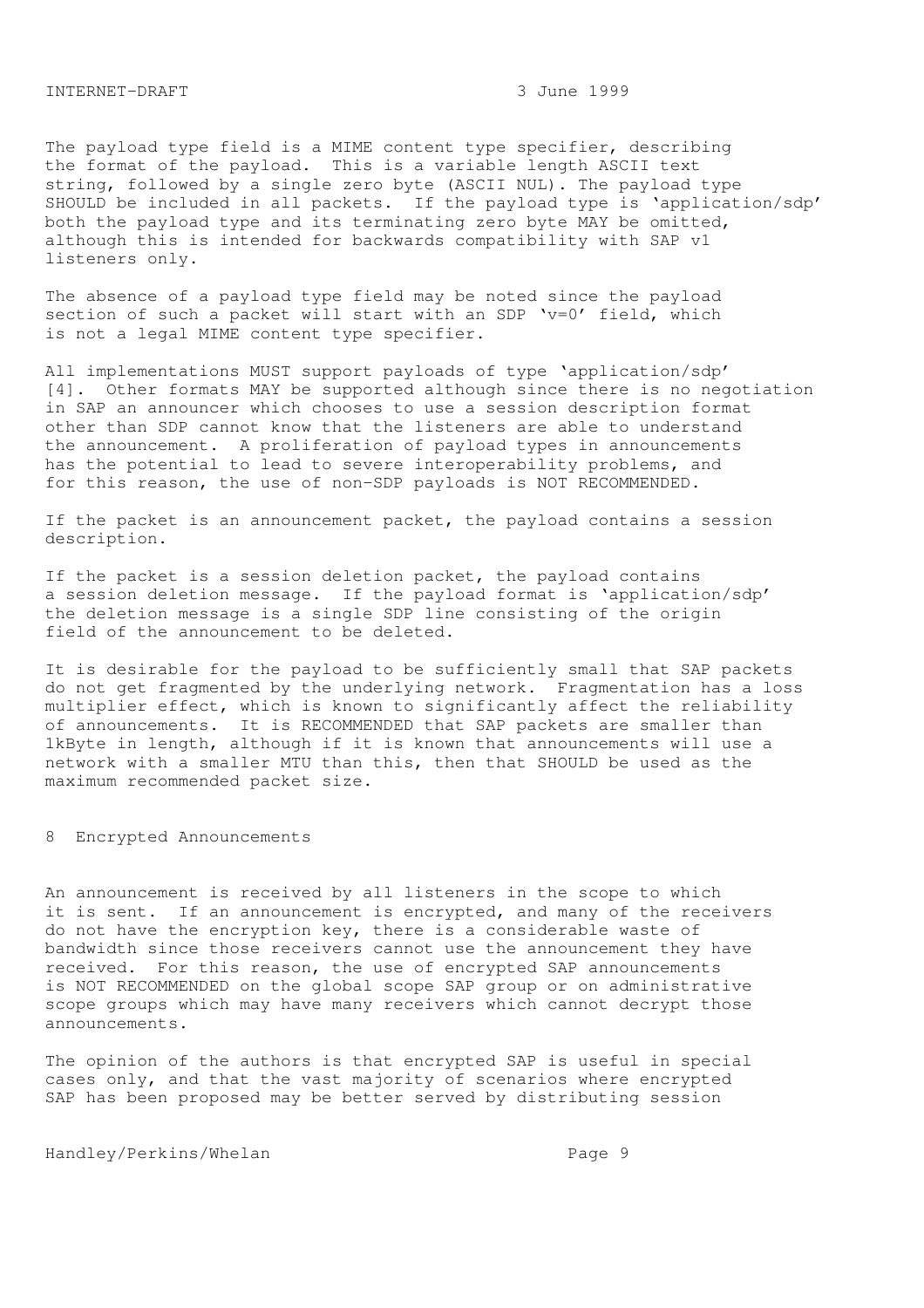details using another mechanism. There are, however, certain scenarios where encrypted announcements may be useful. For this reason, the encryption bit is included in the SAP header to allow experimentation with encrypted announcements.

This memo does not specify details of the encryption algorithm to be used or the means by which keys are generated and distributed. An additional specification should define these, if it is desired to use encrypted SAP.

Note that if an encrypted announcement is being announced via a proxy, then there may be no way for the proxy to discover that the announcement has been superseded, and so it may continue to relay the old announcement in addition to the new announcement. SAP provides no mechanism to chain modified encrypted announcements, so it is advisable to announce the unmodified session as deleted for a short time after the modification has occurred. This does not guarantee that all proxies have deleted the session, and so receivers of encrypted sessions should be prepared to discard old versions of session announcements that they may receive. In most cases however, the only stateful proxy will be local to (and known to) the sender, and an additional (local-area) protocol involving a handshake for such session modifications can be used to avoid this problem.

Session announcements that are encrypted with a symmetric algorithm may allow a degree of privacy in the announcement of a session, but it should be recognised that a user in possession of such a key can pass it on to other users who should not be in possession of such a key. Thus announcements to such a group of key holders cannot be assumed to have come from an authorised key holder unless there is an appropriate authentication header signed by an authorised key holder. In addition the recipients of such encrypted announcements cannot be assumed to only be authorised key holders. Such encrypted announcements do not provide any real security unless all of the authorised key holders are trusted to maintain security of such session directory keys. This property is shared by the multicast session tools themselves, where it is possible for an un-trustworthy member of the session to pass on encryption keys to un-authorised users. However it is likely that keys used for the session tools will be more short lived than those used for session directories.

Similar considerations should apply when session announcements are encrypted with an assymetric algorithm, but then it is possible to restrict the possessor(s) of the private key, so that announcements to a key-holder group can not be made, even if one of the untrusted members of the group proves to be un-trustworthy.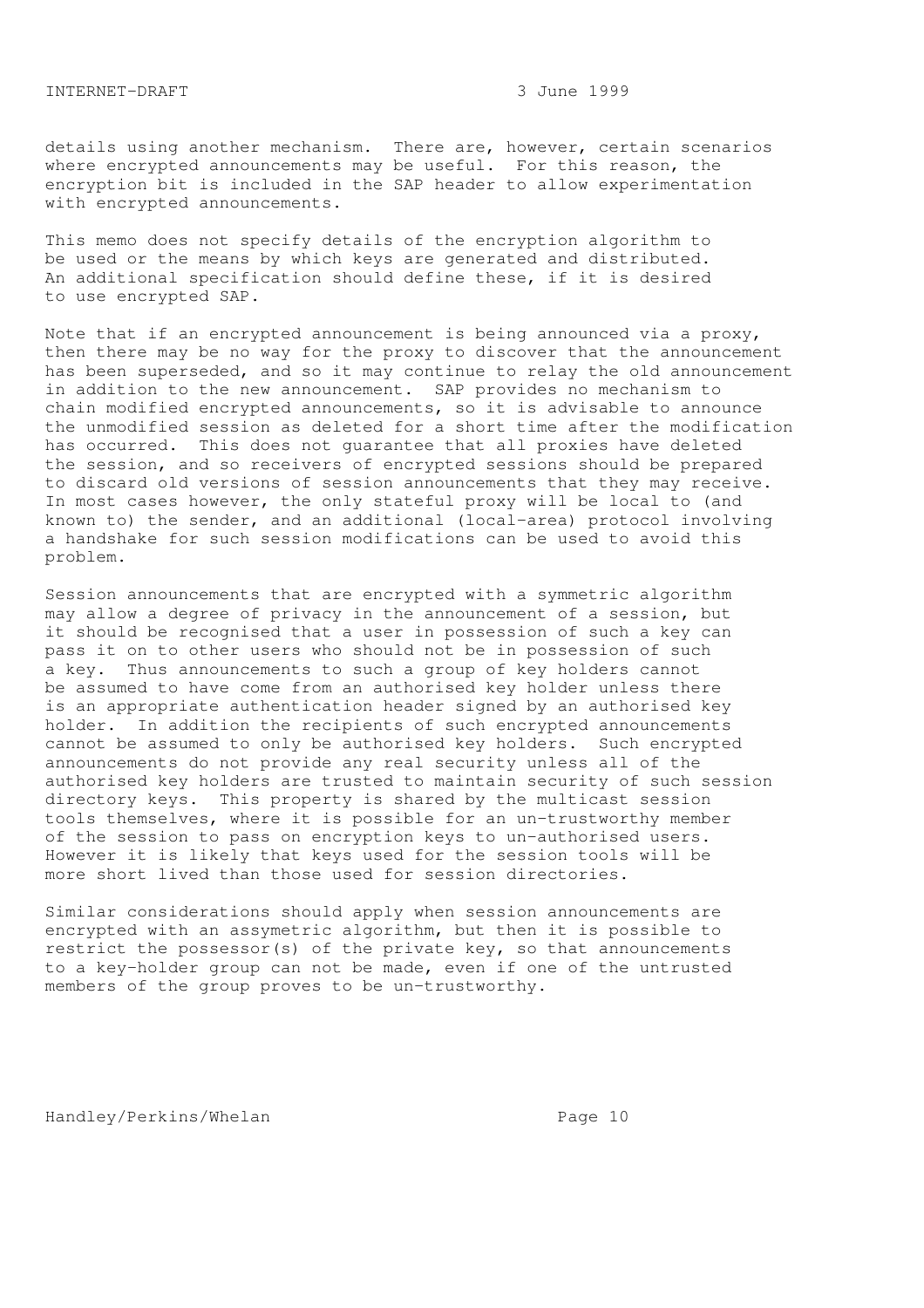1 2 3 0 1 2 3 4 5 6 7 8 9 0 1 2 3 4 5 6 7 8 9 0 1 2 3 4 5 6 7 8 9 0 1 +-+-+-+-+-+-+-+-+-+-+-+-+-+-+-+-+-+-+-+-+-+-+-+-+-+-+-+-+-+-+-+-+ | V=1 |P| Auth | | +-+-+-+-+-+-+-+-+ | Format specific authentication subheader | : .................. : +-+-+-+-+-+-+-+-+-+-+-+-+-+-+-+-+-+-+-+-+-+-+-+-+-+-+-+-+-+-+-+-+

Figure 3: Format of the authentication header

# 9 Authenticated Announcements

The authentication header can be used for two purposes:

- o Verification that changes to a session description or deletion of a session are permitted.
- o Authentication of the identity of the session creator.

In some circumstances only verification is possible because a certificate signed by a mutually trusted person or authority is not available. However, under such circumstances, the session originator may still be authenticated to be the same as the session originator of previous sessions claiming to be from the same person. This may or may not be sufficient depending on the purpose of the session and the people involved.

Clearly the key used in the authentication header should not be trusted to belong to the session originator unless it has been separately authenticated by some other means, such as being certified by a trusted third party. Such certificates are not normally included in an SAP header because they take more space than can normally be afforded in an SAP packet, and such verification must therefore take place by some other mechanism. However, as certified public keys are normally locally cached, authentication of a particular key only has to take place once, rather than every time the session directory retransmits the announcement.

SAP is not tied to any single authentication mechanism. Authentication headers are self-describing, but their precise format depends on the authentication mechanism in use. The generic format of the Authentication Header is given in figure 3. The structure of the Format Specific Authentication Subheader, using both the PGP and the CMS formats, is discussed in sections 9.1 and 9.2 respectively.

Version Number, V: The version number of the authentication header specified by this memo is 1.

Handley/Perkins/Whelan extended the Page 11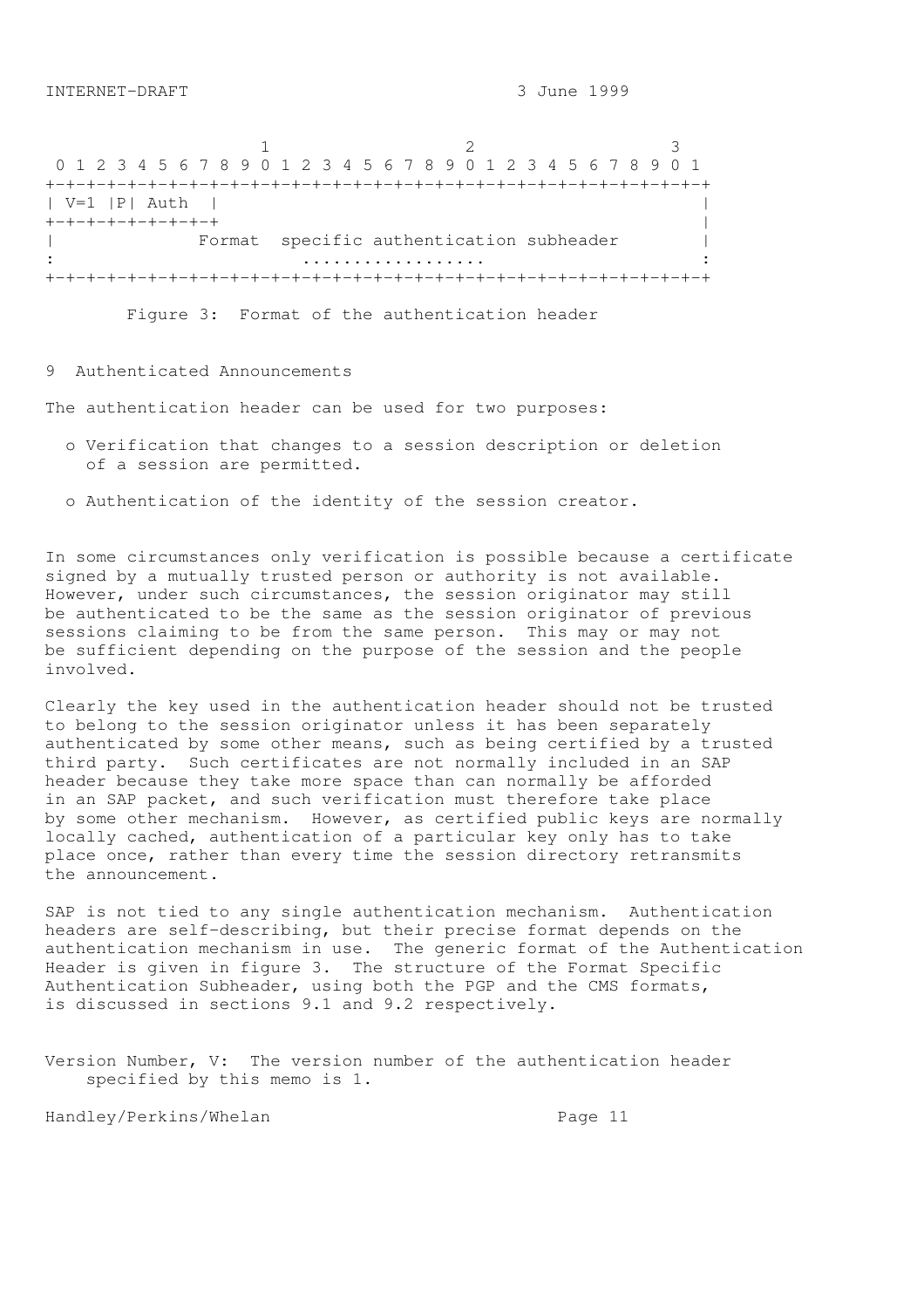- Padding Bit, P: If necessary the data in the authentication header is padded to be a multiple of 32 bits and the padding bit is set. In this case the last byte of the authentication header contains the number of padding bytes (including the last byte) that must be discarded.
- Authentication Type, Auth: The authentication type is a 4 bit encoded field that denotes the authentication infrastructure the sender expects the recipients to use to check the authenticity and integrity of the information. This defines the format of the authentication subheader and can take the values:  $0 = PGP$  format,  $1 = CMS$ format. All other values are undefined and SHOULD be ignored.

If a SAP packet is to be compressed or encrypted, this MUST be done before the authentication is added.

The digital signature in the authentication header MUST be calculated over the entire packet, including the header. The authentication length MUST be set to zero and the authentication header field excluded when calculating the digitial signature.

9.1 PGP Authentication

Implementations which support authentication MUST support this format. A full description of the PGP protocol can be found in [2]. When using PGP for SAP authentication the basic format specific authentication subheader comprises a digital signature packet as described in [2]. The signature type MUST be 0x01 which means the signature is that of a canonical text document.

9.2 CMS Authentication

Support for this format is OPTIONAL.

A full description of the Cryptographic Message Syntax can be found in [6]. The format specific authentication subheader will, in the CMS case, have an ASN.1 ContentInfo type with the ContentType being signedData.

Use is made of the option available in PKCS#7 to leave the content itself blank as the content which is signed is already present in the packet. Inclusion of it within the SignedData type would duplicate this data and increase the packet length unnecessarily. In addition this allows recipients with either no interest in the authentication, or with no mechanism for checking it, to more easily skip the authentication information.

Handley/Perkins/Whelan extended to the Page 12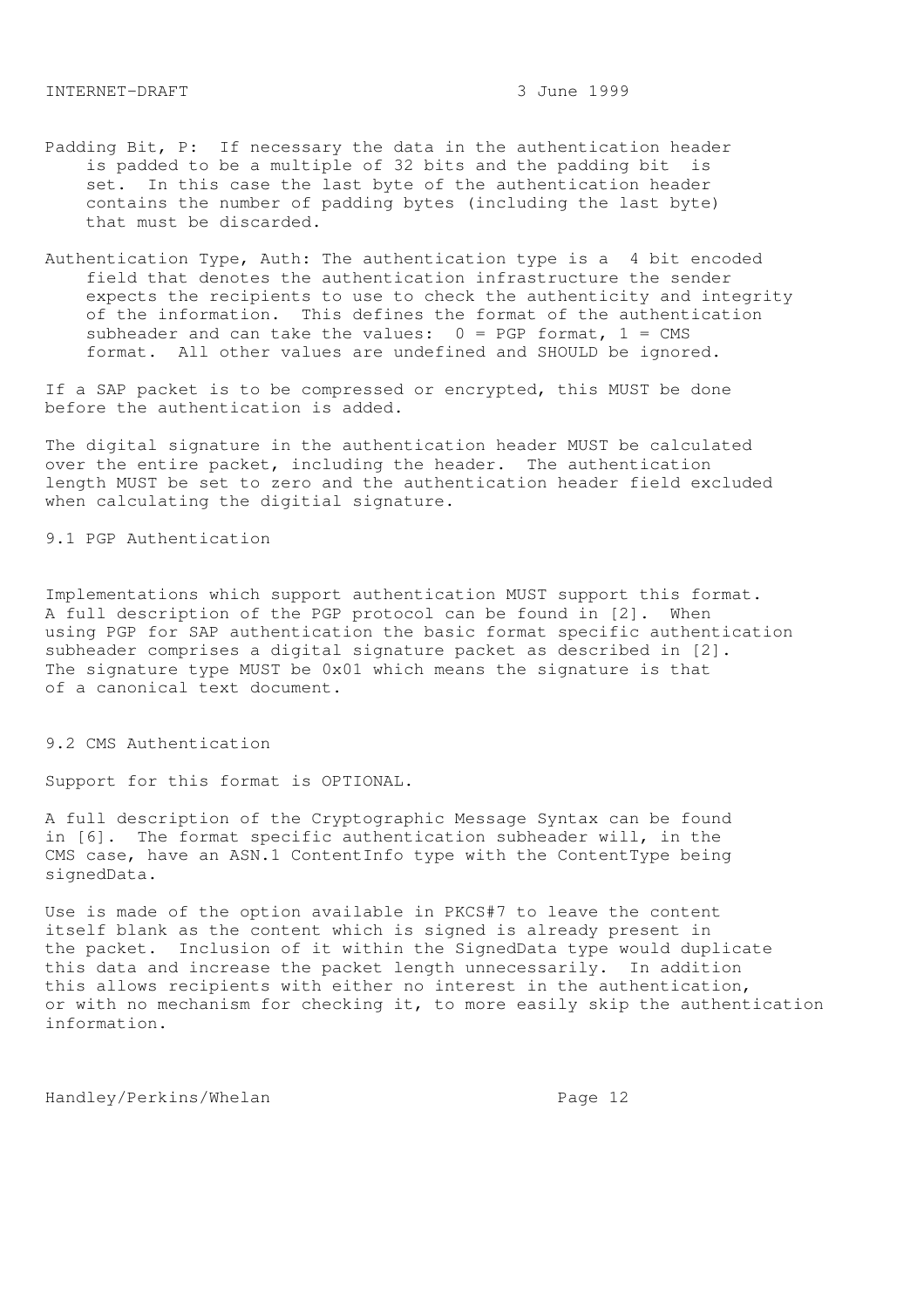There SHOULD be only one signerInfo and related fields corresponding to the originator of the SAP announcement. The signingTime SHOUD be present as a signedAttribute. However, due to the strict size limitations on the size of SAP packets, certificates and CRLs SHOULD NOT be included in the signedData structure. It is expected that users of the protocol will have other methods for certificate and CRL distribution.

# 10 Scalability and caching

SAP is intended to announce the existence of long-lived wide-area multicast sessions. It is not an especially timely protocol: sessions are announced by periodic multicast with a repeat rate on the order of tens of minutes, and no enhanced reliability over UDP. This leads to a long startup delay before a complete set of announcements is heard by a listener. This delay is clearly undesirable for interactive browsing of announced sessions.

In order to reduce the delays inherent in SAP, it is recommended that proxy caches are deployed. A SAP proxy cache is expected to listen to all SAP groups in its scope, and to maintain an up-to-date list of all announced sessions along with the time each announcement was last received. When a new SAP listeners starts, it should contact its local proxy to download this information, which is then sufficient for it to process future announcements directly, as if it has been continually listening.

The protocol by which a SAP listener contacts its local proxy cache is not specified here.

#### 11 Security Considerations

SAP contains mechanisms for ensuring integrity of session announcements, for authenticating the origin of an announcement and for encrypting such announcements (sections 8 and 9). These mechanisms have not yet been subject to suitable peer-review, and this memo should not be considered authoritative in this area at this time.

As stated in section 5, if a session modification announcement is received that contains a valid authentication header, but which is not signed by the original creator of the session, then the session must be treated as a new session in addition to the original session with the same SDP origin information unless the originator of one of the session descriptions can be authenticated using a certificate signed by a trusted third party. If this were not done, there would be a possible denial of service attack whereby a party listens for new announcements, strips off the original authentication header, modifies the session description, adds a new authentication header

Handley/Perkins/Whelan extended to the Page 13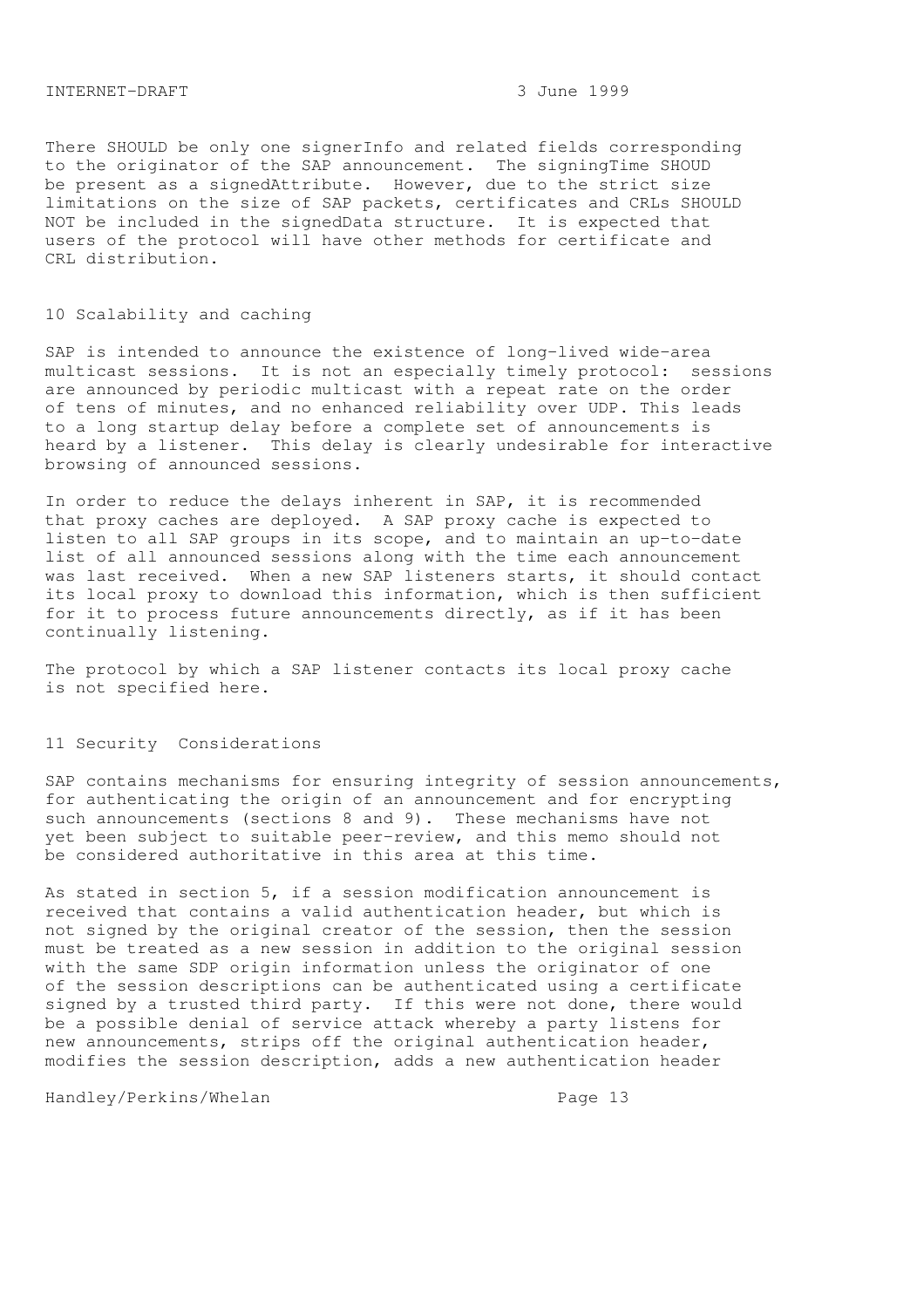and re-announces the session. If a rule was imposed that such spoof announcements were ignored, then if packet loss or late starting of a session directory instance caused the original announcement to fail to arrive at a site, but the spoof announcement did so, this would then prevent the original announcement from being accepted at that site.

A similar denial-of-service attack is possible if a session announcement receiver relies completely on the originating source and hash fields to indicate change, and fails to parse the remainder of announcements for which it has seen the origin/hash combination before. A denial of service attack is possible from a malicious site close to a legitimate site which is making a session announcement. This can happen if the malicious site floods the legitimate site with huge numbers of (illegal) low TTL announcements describing high TTL sessions. This may reduce the session announcement rate of the legitimate announcement to below a tenth of the rate expected at remote sites and therefore cause the session to time out. Such an attack is likely to be easily detectable, and we do not provide any mechanism here to prevent it.

A Summary of differences between SAPv0 and SAPv1

For this purpose SAPv0 is defined as the protocol in use by version 2.2 of the session directory tool, sdr. SAPv1 is the protocol described in the 19 November 1996 version of this memo (draft-ietf-mmusic-sap-00.txt). The packet headers of SAP messages are the same in V0 and V1 in that a V1 tool can parse a V0 announcement header but not vice-versa. In SAPv0, the fields have the following values:

o Version Number: 0

- o Message Type: 0 (Announcement)
- o Authentication Type: 0 (No Authentication)
- o Encryption Bit: 0 (No Encryption)
- o Compression Bit: 0 (No compression)
- o Message Id Hash: 0 (No Hash Specified)
- o Originating Source: 0 (No source specified, announcement has not been relayed)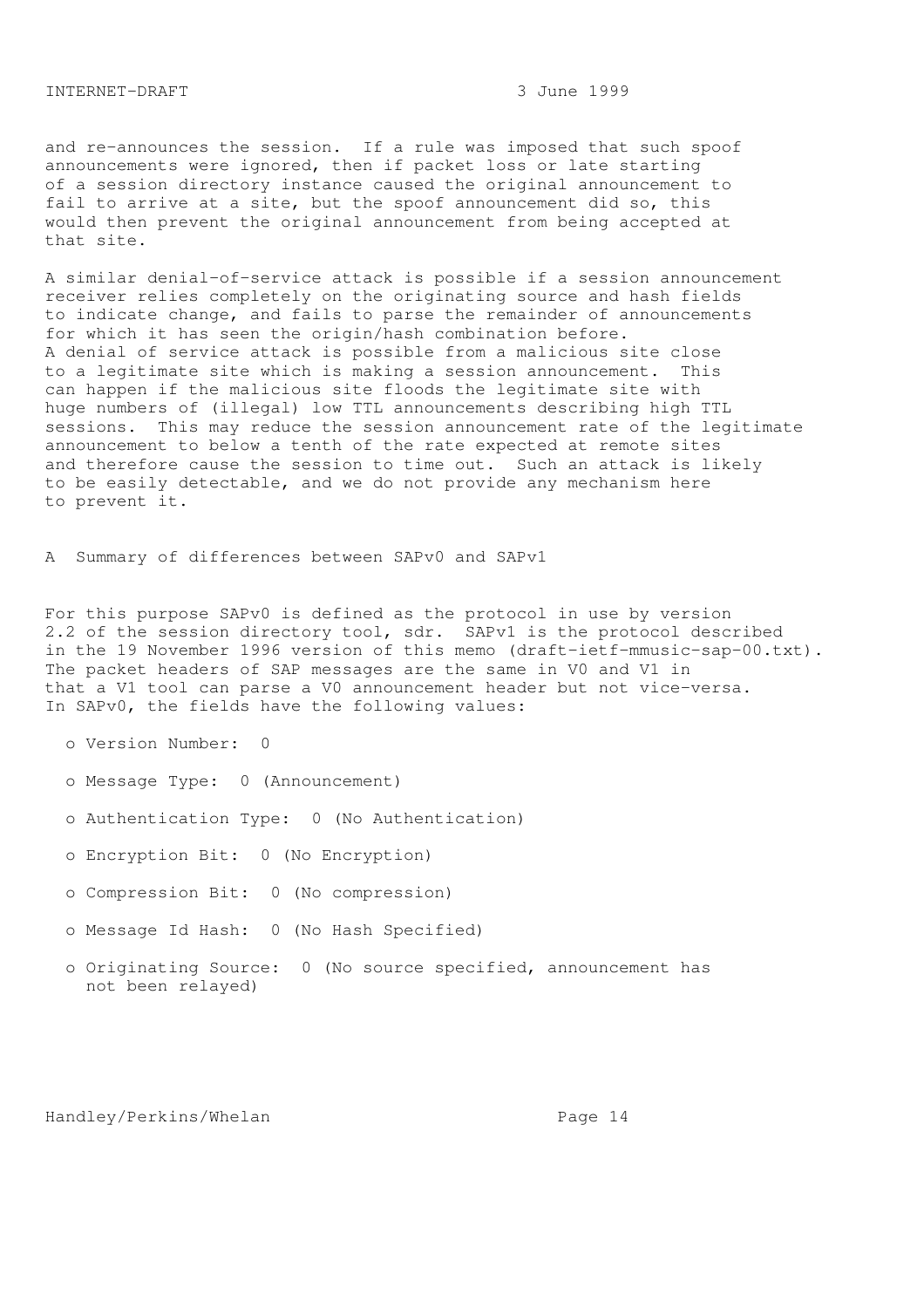B Summary of differences between SAPv1 and SAPv2

The packet headers of SAP messages are the same in V1 and V2 in that a V2 tool can parse a V1 announcement header but not necessarily vice-versa.

- o The A bit has been added to the SAP header, replacing one of the bits of the SAPv1 message type field. If set to zero the announcement is of an IPv4 session, and the packet is backwards compatible with SAPv1. If set to one the announcement is of an IPv6 session, and SAPv1 clients (which do not support IPv6) will see this as an illegal message type (MT) field.
- o The second bit of the message type field in SAPv1 has been replaced by a reserved, must-be-zero, bit. This bit was unused in SAPv1, so this change just codifies existing usage.
- o SAPv1 specified encryption of the payload. SAPv2 includes the E bit in the SAP header to indicate that the payload is encrypted, but does not specify any details of the encryption.
- o SAPv1 allowed the message identifier hash and originating source fields to be set to zero, for backwards compatibility. This is no longer legal.
- o SAPv1 specified gzip compression. SAPv2 uses zlib (the only known implementation of SAP compression used zlib, and gzip compression was a mistake).
- o SAPv2 provides a more complete specification for authentication.
- o SAPv2 allows for non-SDP payloads to be transported. SAPv1 required that the payload was SDP.
- o SAPv2 makes the concept of directory session explicit.

C Acknowledgments

SAP and SDP were originally based on the protocol used by the sd session directory from Van Jacobson at LBNL. Version 1 of SAP was designed by Mark Handley as part of the European Commission MICE (Esprit 7602) and MERCI (Telematics 1007) projects. Version 2 includes authentication features developed by Edmund Whelan, Goli Montasser-Kohsari and Peter Kirstein as part of the European Commission ICE-TEL project (Telematics 1005), and support for IPv6 developed by Maryann P. Maher and Colin Perkins. The idea of using SAP to announce other SAP sessions is due to Ross Finlayson.